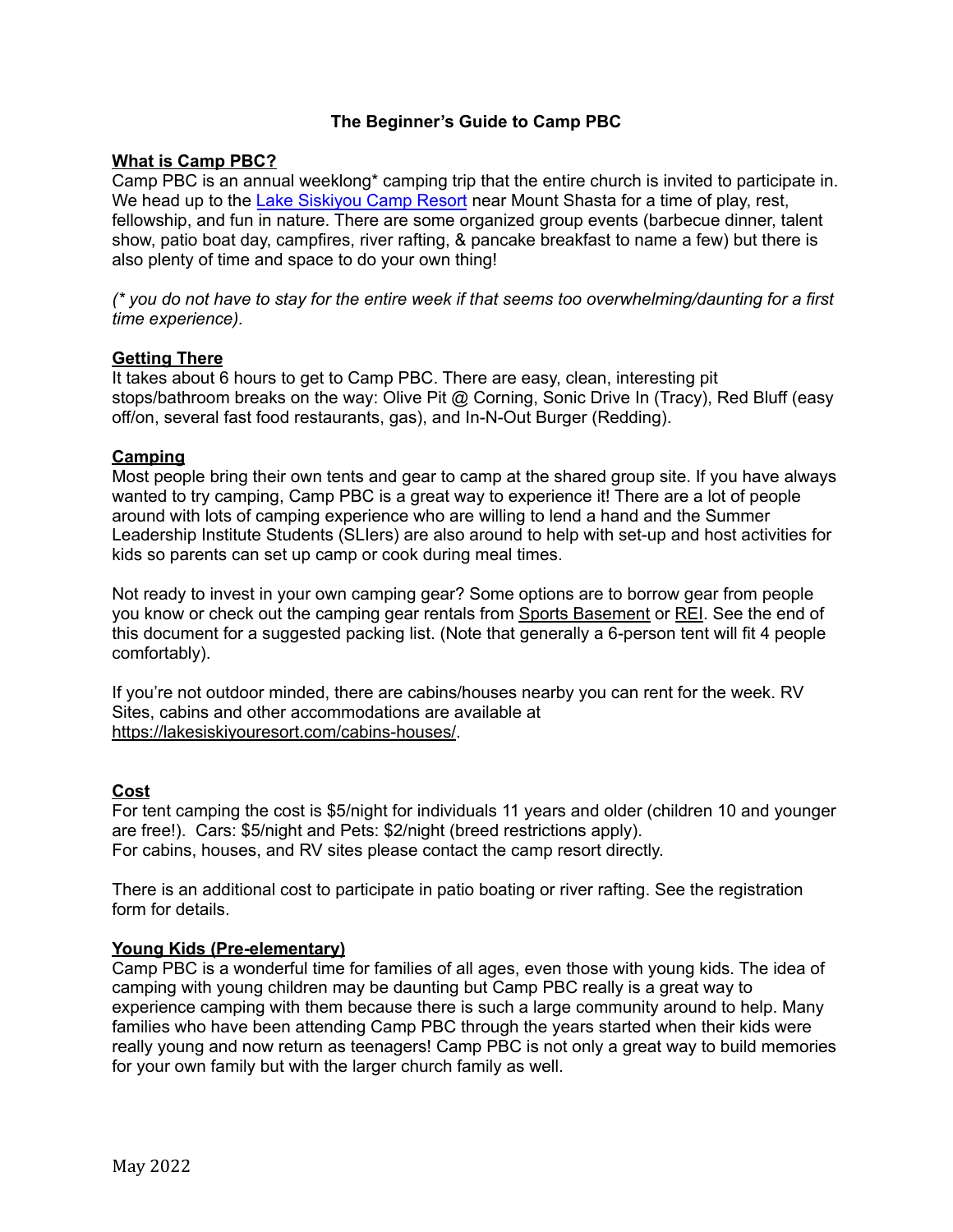My own family attended Camp PBC for the first time in 2021 with our 2 and 5 year olds and we ALL had a blast. The lake was a huge draw for kids and there were always older kids/highschoolers who wanted to play with ours. Our now 3 year old recently asked if we could go back to Camp PBC this year – that's how big of an impact it had on her! If you're on the fence about coming. I highly encourage you to just jump in and experience it!

There is a general packing list at the end but some things we brought to make it easier for camping with kids specifically: their own flashlights, books/crayons, a wagon (very useful to keep them corralled after shower time and before bedtime so they couldn't get dirty again right away), lots of socks, multiple swimsuits (we spent many days/hours at the lake), snacks (!!!!!!!), soccer ball/Frisbee, their special blankie or stuffie from home, audiobooks/preloaded playlists for the car ride, a small pack n play for the 2 year old inside the tent (this year we will go without), bathrobes/swim coverups for post-shower time, small stool for outside tent to put on shoes, portable fan (it can get hot), tissue box, WET WIPES, life jackets/floaties.

# **The Dust**

There is no denying that there is a lot of dust around at Camp PBC. There's not much you can do about it, except to stay away from running kids and bring things you don't mind getting dirty. Some families actually put aside old clothing just to bring to Camp PBC.

## **Food**

Food is a major part of camping planning but there are several options so that you don't need to prep, cook, and clean every single meal by yourself.

Most people join a meal group of 3-5 families to share cooking and cleaning duties. One or two families will be responsible for a meal for everyone in the group, and then rotate. If you know people going, you can ask to join their meal group. If you don't know anyone, but want to join a group, make sure to indicate this when you register or contact one of the organizers to help connect you with a group.

Some people will pre-cook meals, freeze them, and heat them up at camp. Others will pack ingredients to cook at camp. There is also a well-stocked grocery store about 10 minutes away from camp (Ray's Food [Place\)](https://goo.gl/maps/MqciX3NB58kWUwaE9) to replenish supplies. The campground has a restaurant and Mount Shasta (~10 minute drive away) has many restaurant options as well. Many people also like to do a daily ice cream run at the General Store on site  $\odot$ 

There is usually one camp-wide potluck PBC-hosted dinner, and one PBC-hosted pancake breakfast during the week.

## **Things Not to Miss**

Patio Boats - Sign up for the patio boats when you register for the camp. Most of the camp goes out to the lake on these patio boats for a scavenger hunt or treasure hunt, and then the boats meet up for lunch. A lot of people end up in the water and it's a universally good time.

Talent Show - If you like skits or have a strange talent, show it off at the talent show. Kids love putting together skits for the talent show.

## **Questions or Concerns?**

Email [info@pbc.org](mailto:info@pbc.org) and your email will be directed to our Camp PBC team or when registering, please check the "New to Camping? - Would you like someone to contact you?" option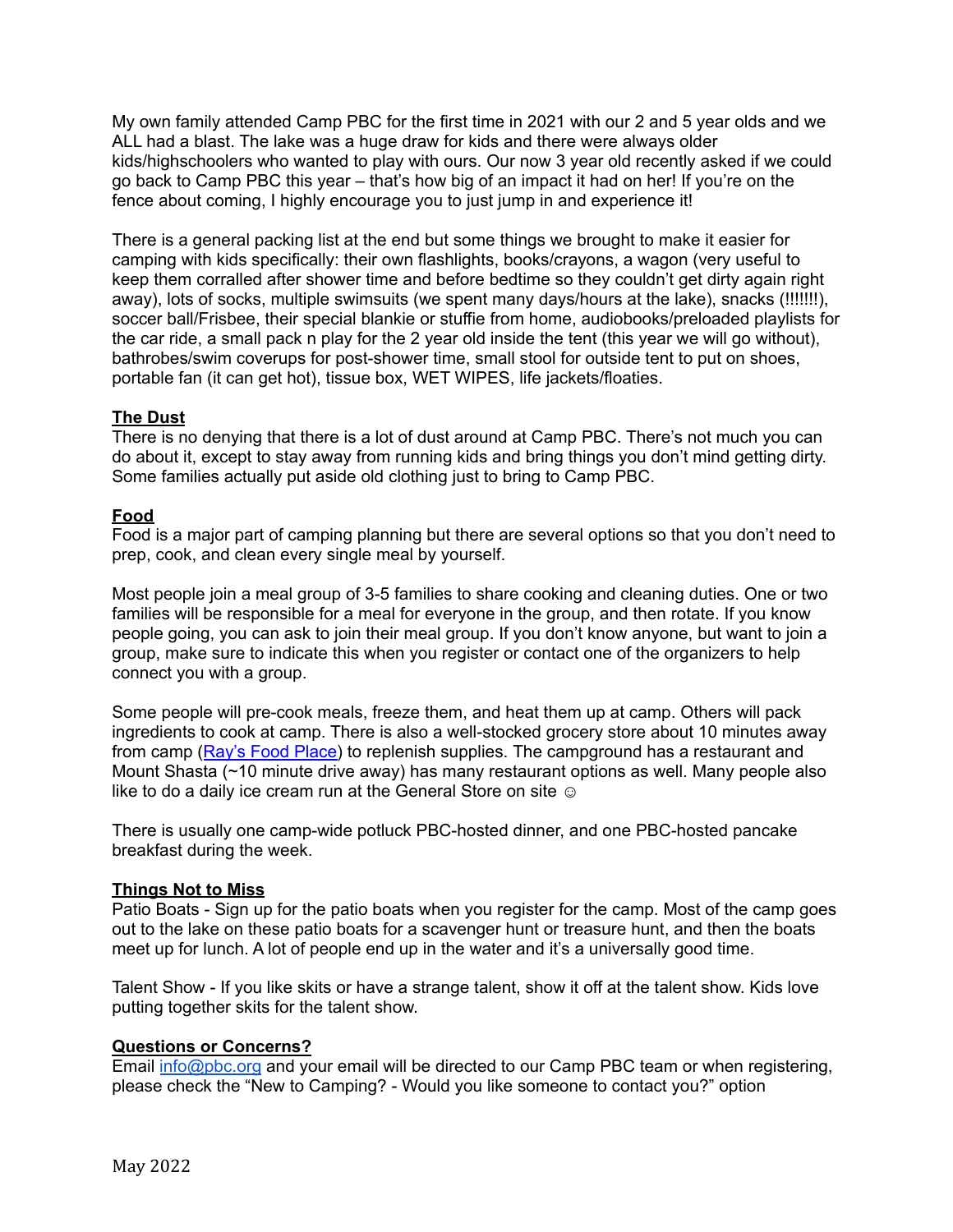# **General Packing Guide**

### Gear:

- tent, tent pegs, tarp, mallet
- entry rug
- sleeping mats/pads
- sleeping bag/blankets
- pillows
- camping chairs
- canopy (optional, useful for cooking/beach days)
- lamp or flashlight, extra batteries
- lighter

### Personal:

- clothes
- underwear
- running shoes, sandals
- swimsuits, water shoes (the "beach" is rocky)
- hats, sunglasses
- shampoo, conditioner, body wash
- toothbrush, toothpaste, other personal hygiene and toiletry items
- lotion/cream (it tends to be quite dry there)
- sunscreen
- insect repellant
- towels
- clothesline & pins
- quarters & detergent (if you want to do laundry on site)
- medications, emergency/first aid kit

Food Related (coordinate with your cooking group):

- cooler
- camp stove, propane/butane
- eating utensils: plates, bowls, cups, forks, spoons, knives. Some people just bring disposable/plastic plates to save on washing.
- napkins/paper towels
- cooking utensils: spatulas, tongs, chopping board, knife, scissors, can opener, bottle opener
- kettle, pots, pans, potholders/oven mitts
- mugs/thermos for coffee & hot drinks
- mixing/serving bowls
- cooking essentials: oil, salt, pepper
- dish sponge & detergent
- table, tablecloth
- garbage bags
- ziploc bags/containers for leftovers
- washing tubs/bins for dishes
- snacks, drinks, coffee

Other/Unexpected/Important things to bring (consolidated from previous years):